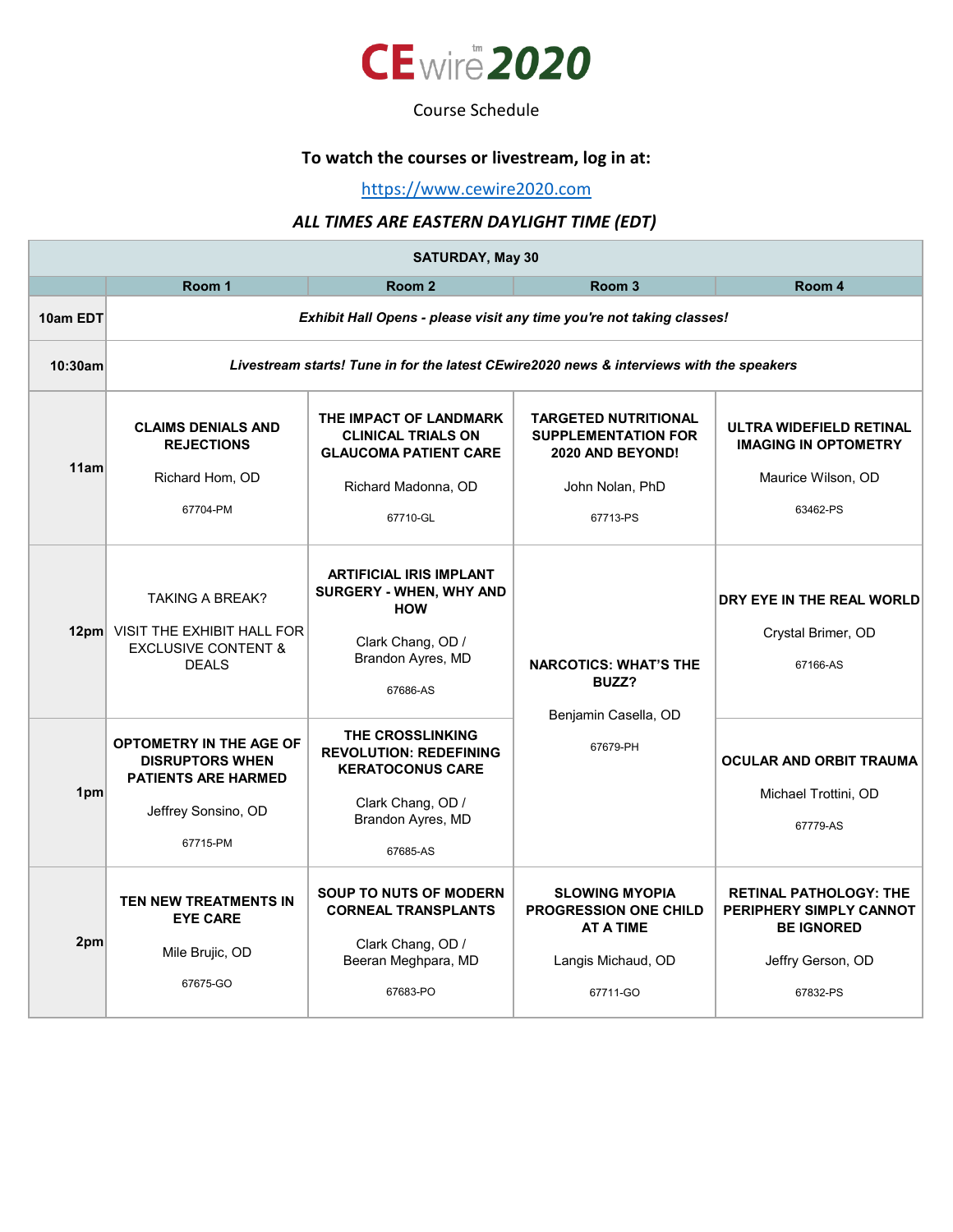

| SATURDAY, MAY 30 (ALL TIMES EASTERN DAYLIGHT TIME) |                                                                                                                                              |                                                                                                                                                         |                                                                                                                                                                            |                                                                                                                                                                           |
|----------------------------------------------------|----------------------------------------------------------------------------------------------------------------------------------------------|---------------------------------------------------------------------------------------------------------------------------------------------------------|----------------------------------------------------------------------------------------------------------------------------------------------------------------------------|---------------------------------------------------------------------------------------------------------------------------------------------------------------------------|
|                                                    | Room 1                                                                                                                                       | Room <sub>2</sub>                                                                                                                                       | Room <sub>3</sub>                                                                                                                                                          | Room 4                                                                                                                                                                    |
| 3pm EDT                                            | <b>URGENCY OR EMERGENCY:</b><br>3RD, 4TH, 6TH, AND 7TH<br><b>NERVE PALSIES</b><br>Tamara Petrosyan, OD<br>67761-NO                           | <b>COLLABORATIVE CARE FROM</b><br><b>EMERGENCY ROOM TO YOUR</b><br><b>CHAIR</b><br>Clark Chang, OD /<br>Beeran Meghpara, MD<br>67684-AS                 | <b>EYEING GLAUCOMA IN THE</b><br><b>21ST CENTURY</b><br>Benjamin Casella, OD<br>67678-GL                                                                                   | <b>CONTEMPORARY DIABETIC</b><br><b>RETINOPATHY CARE</b><br>UTILIZING OPTICAL<br><b>COHERENCE TOMOGRAPHY</b><br>Carolyn Majcher, OD<br>67800-PS                            |
| 4pm                                                | <b>OCULAR AND VISUAL</b><br><b>EFFECTS OF PSYCHIATRIC</b><br><b>DRUG THERAPIES IN</b><br><b>CHILDREN</b><br>Tamara Petrosyan, OD<br>67760-PH | THE ANATOMY OF<br><b>ANGIOGRAPHY: MASTERING</b><br>THE FUNDAMENTALS OF OCT-<br><b>ANGIOGRAPHY</b><br>Graham Lakkis, BScOptom<br>67705-PD                | <b>CHALLENGING CASES IN</b><br>NEURO-OPHTHALMOLOGY<br>Brian Hall, OD<br>67702-NO                                                                                           | <b>LEGAL GRAND ROUNDS:</b><br><b>LEGAL ISSUES EVERY OD</b><br><b>SHOULD KNOW SOMETHING</b><br><b>ABOUT</b><br>Craig Steinberg, OD<br>67717-EJ                             |
| 5pm                                                | <b>EXPERT DRY EYE: A SYSTEM</b><br><b>FOR SUCCESS</b>                                                                                        | <b>BEYOND REFRACTION:</b><br><b>EFFECTS OF MACULAR</b><br><b>CAROTENOIDS ON VISUAL</b><br><b>PERFORMANCE</b><br>James Stringham, PhD<br>67832-PS        | <b>DIAGNOSING GLAUCOMA:</b><br><b>HOW NEW TECHNOLOGY</b><br><b>IMPROVES OUR DIAGNOSTIC</b><br><b>ACUMEN</b><br>Murray Fingeret, OD /<br>Michael Chaglasian, OD<br>67698-GL | <b>TECHNOLOGY IS EXPENSIVE</b><br><b>UNLESS IT DIFFERENTIATES</b><br>YOUR PRACTICE THROUGH<br><b>PATIENT OUTCOMES</b><br>Timothy Fries, OD /<br>Larry Wan, OD<br>66809-GO |
| $6$ pm                                             | Arthur Epstein, OD<br>67696-AS                                                                                                               | <b>OCULAR PROB-EYE-OTICS:</b><br><b>MANIPULATING THE OCULAR</b><br><b>MICROBIOME TO PREVENT</b><br><b>DISEASE</b><br>Anthony St. Leger, PhD<br>67706-GO | <b>MANAGING GLAUCOMA OVER</b><br><b>TIME - DETECTING</b><br><b>GLAUCOMA THAT IS GETTING</b><br><b>WORSE</b><br>Murray Fingeret, OD /<br>Michael Chaglasian, OD<br>67699-GL | <b>COVID-19: CLINICAL UPDATE</b><br>Benjamin Treat, PhD<br>67805-PB                                                                                                       |
| 7pm                                                | <b>EVIDENCE-BASED PEDIATRIC</b><br><b>VISION SCREENING</b><br><b>GUIDELINES</b><br>Scott Barnett, MD<br>67671-GO                             | <b>MULTIFOCAL CONTACT</b><br><b>LENSES: DONT JUST BE A</b><br><b>SOFTIE</b><br>Ed Bennett, OD<br>67695-CL                                               | <b>PROBLEM SOLVING IN</b><br><b>REFRACTIVE SURGERY</b><br>William Tullo, OD<br>67755-RS                                                                                    | <b>TELEMEDICINE:</b><br><b>UNDERSTANDING THE</b><br><b>FUTURE TODAY</b><br>Paul Super, OD<br>67801-GO                                                                     |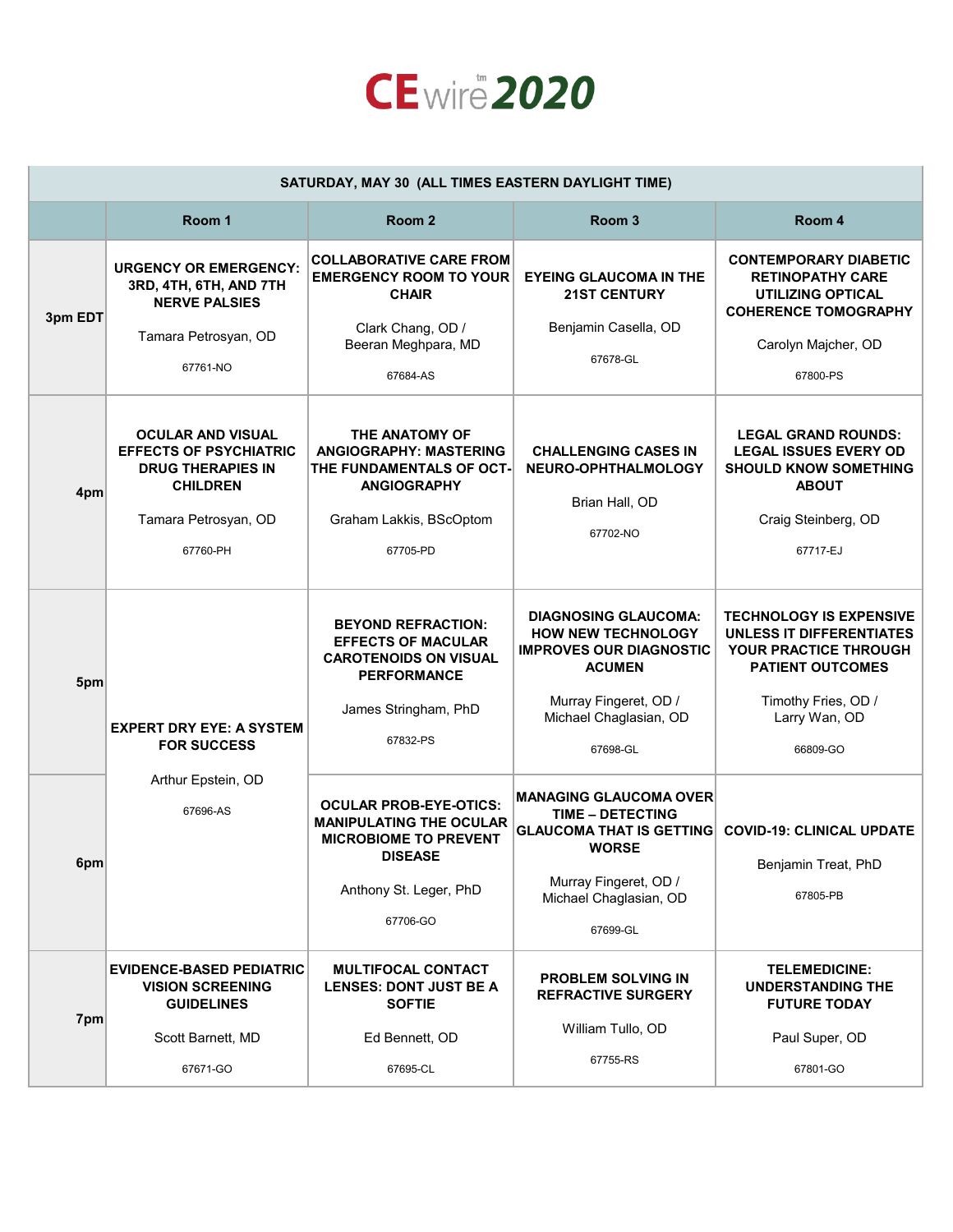# **CEwire2020 Course Schedule: Day 2 (Sunday, May 31)**

To watch the courses or livestream, log in at:

https://www.cewire2020.com

### *ALL TIMES ARE EASTERN DAYLIGHT TIME (EDT)*

| <b>SUNDAY, May 31</b> |                                                                                           |                                                                                  |                                                                                   |                                                                                                                      |  |
|-----------------------|-------------------------------------------------------------------------------------------|----------------------------------------------------------------------------------|-----------------------------------------------------------------------------------|----------------------------------------------------------------------------------------------------------------------|--|
|                       | Room 1                                                                                    | Room <sub>2</sub>                                                                | Room 3                                                                            | Room 4                                                                                                               |  |
| 10am EDT              | Exhibit Hall Opens - please visit any time you're not taking classes!                     |                                                                                  |                                                                                   |                                                                                                                      |  |
| 10:30am               | Livestream starts! Tune in for the latest CEwire2020 news & interviews with the speakers  |                                                                                  |                                                                                   |                                                                                                                      |  |
| 11am                  |                                                                                           | <b>EPIGENETICS: A LIFETIME</b><br><b>ATTACK ON THE HUMAN</b><br><b>EYE'S DNA</b> | <b>MISSION CONTROL:</b><br>PREPARE TO LAUNCH YOUR<br><b>SPECIALTY CL PRACTICE</b> | <b>ACQUIRED BRAIN</b><br><b>INJURY/CONCUSSION: WHAT</b><br>THE PRIMARY EYE CARE OD<br><b>NEEDS TO KNOW</b>           |  |
|                       | OCT <sub>2</sub>                                                                          | Steve Silberberg, OD                                                             | Susan Resnick, OD                                                                 | Charles Shidlofsky, OD                                                                                               |  |
|                       | Mark Friedberg, MD                                                                        | 67716-SD                                                                         | 67714-CL                                                                          | 67799-FV                                                                                                             |  |
|                       | 67680-PD                                                                                  | <b>NEW TECHNOLOGY IN</b><br><b>SPORTS VISION TRAINING</b>                        | <b>OFF THE MENU: A</b><br>NUTRITIONAL APPROACH TO<br><b>DRY EYE</b>               | <b>LASER VISION CORRECTION</b><br><b>UPDATE 2020</b>                                                                 |  |
| 12pm                  |                                                                                           | Alexandar Andrich, OD                                                            | Melissa Barnett, OD                                                               | Richard Witlin, MD                                                                                                   |  |
|                       |                                                                                           | 67656-FV                                                                         | 67672-PH                                                                          | 67798-RS                                                                                                             |  |
| 1pm                   |                                                                                           | <b>CAROTID STENOSIS: WHAT</b><br>THE OD NEEDS TO KNOW                            | <b>CONTEMPORARY</b><br><b>KERATOCONUS</b><br><b>MANAGEMENT</b>                    | <b>ADVANCED CONCUSSION</b><br><b>MANAGEMENT</b>                                                                      |  |
|                       |                                                                                           | Ricahrd Zimbalist, OD                                                            | John Gelles, OD                                                                   | DeAnn Fitzgerald, OD                                                                                                 |  |
|                       |                                                                                           | 67719-SD                                                                         | 67787-AS                                                                          | 67789-FV                                                                                                             |  |
| 2pm                   | <b>CRITICAL CONCEPTS FOR</b><br><b>CRITICAL CORNEAS</b><br>Natalie Santelli, OD /         | "STUCK ON YOU!" -<br><b>VITREOMACULAR INTERFACE</b><br><b>DISORDERS</b>          | <b>FUTURE KERATOCONUS</b><br><b>MANAGEMENT: A GLIMPSE</b><br>OF WHAT'S TO COME    | <b>BEAUTY BASICS: AN OD'S</b><br><b>GUIDE TO PATIENTS' MOST</b><br><b>COMMON COSMETIC</b><br><b>QUESTIONS</b>        |  |
|                       | Jason Mayer, MD                                                                           | Craig Thomas, OD                                                                 | John Gelles                                                                       | Jennifer Lyerly, OD                                                                                                  |  |
|                       | 67782-AS                                                                                  | 67792-PS                                                                         | 67791-AS                                                                          | 67708-GO                                                                                                             |  |
| 3pm                   | <b>CLINICAL EVALUATION OF</b><br><b>EYELID LESIONS AND</b><br><b>TREATMENT APPROACHES</b> | WHAT ARE YOU GOING TO DO<br><b>ABOUT SUBCLINICAL EYE</b><br><b>DISEASE?</b>      | <b>CUSTOM SOFT LENSES FOR</b><br><b>KERATOCONUS AND</b><br><b>BEYOND</b>          | <b>MYOPIA: THE NEW HOT</b><br><b>DISEASE THAT IS AFFECTING</b><br><b>BILLIONS. HOW DO YOU</b><br>TREAT IT? (2 hours) |  |
|                       | James Milite, MD                                                                          | Craig Thomas, OD                                                                 | John Gelles, OD                                                                   | Jeffrey Cooper, OD                                                                                                   |  |
|                       | 67803-SP                                                                                  | 67763-SD                                                                         | 67790-CL                                                                          | 67788-GO                                                                                                             |  |